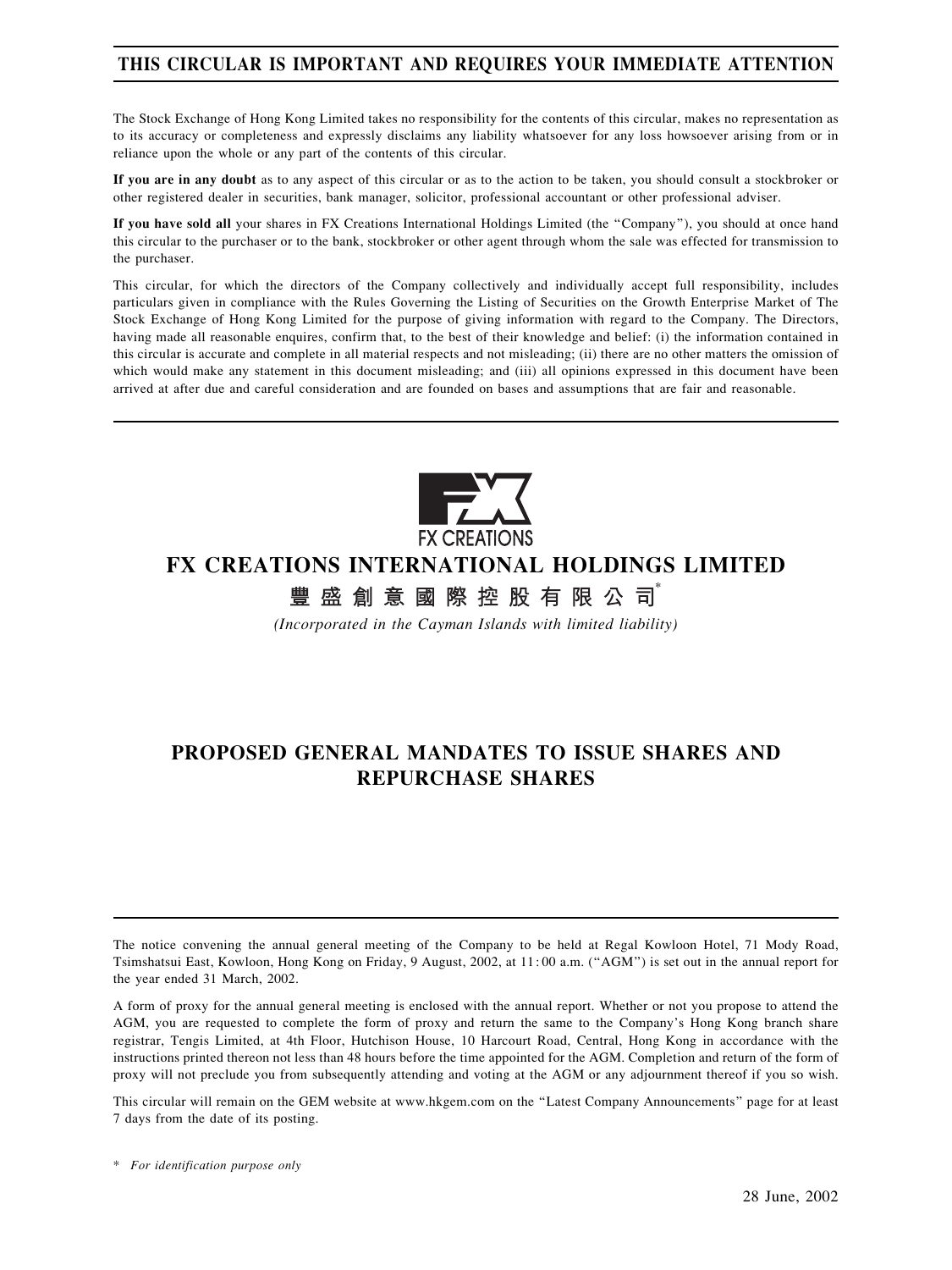# TABLE OF CONTENTS

| Page |
|------|
|      |
|      |
|      |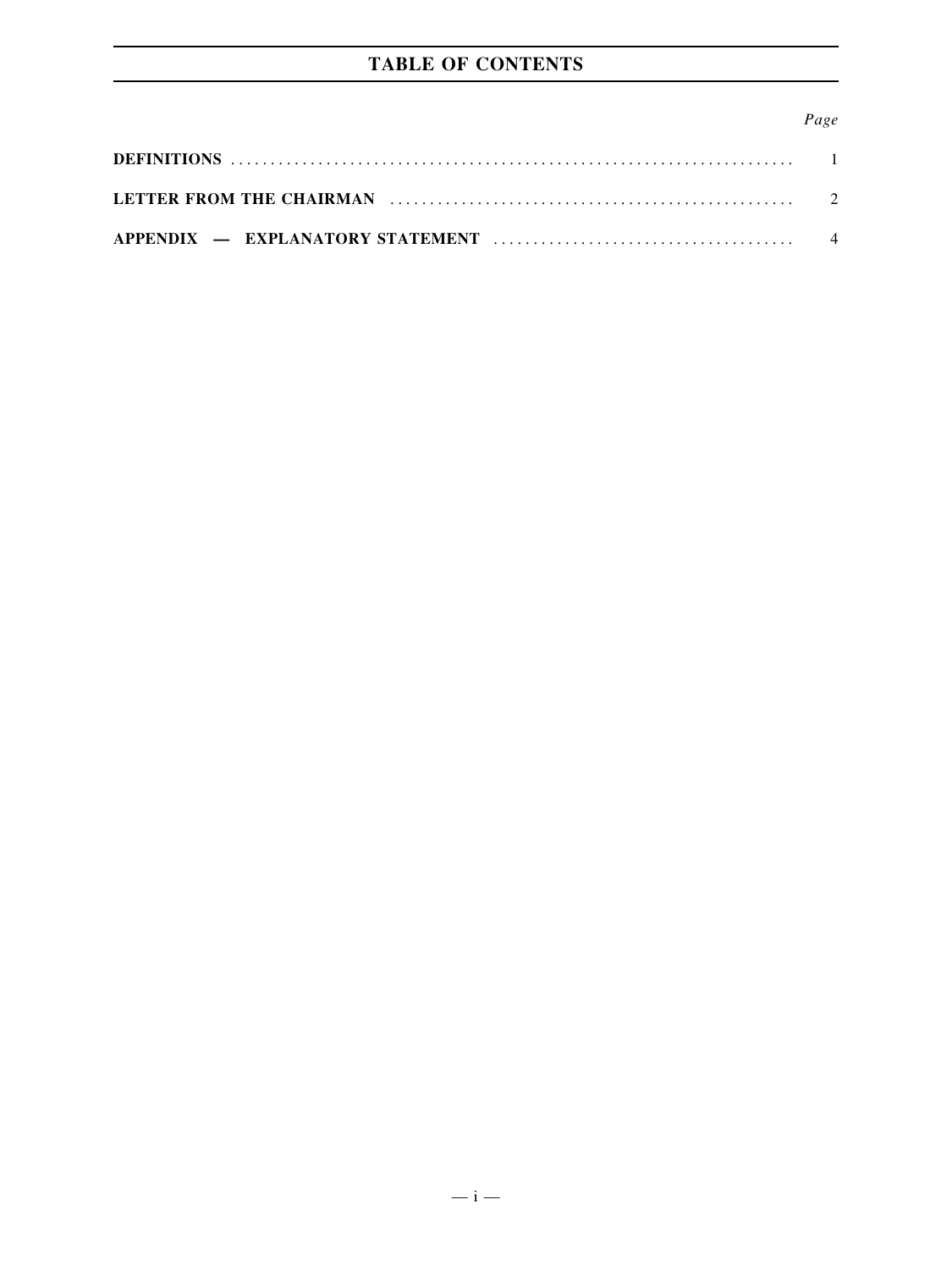## DEFINITIONS

In this circular, the following expressions shall have the following meanings unless the context requires otherwise:

| "AGM"                                 | an annual general meeting of the Company for the year ended 31 March,<br>2002 to be held at Regal Kowloon Hotel, 71 Mody Road, Tsimshatsui East,<br>Kowloon, Hong Kong on 9 August, 2002 at 11:00 a.m. or any adjournment<br>thereof |
|---------------------------------------|--------------------------------------------------------------------------------------------------------------------------------------------------------------------------------------------------------------------------------------|
| "Annual Report"                       | the annual report of the Company for the year ended 31 March, 2002                                                                                                                                                                   |
| "Board"                               | the board of directors of the Company or a duly authorised committee<br>thereof                                                                                                                                                      |
| "Company"                             | FX Creations International Holdings Limited, a company incorporated in the<br>Cayman Islands with limited liability and the Shares of which are listed on<br>the GEM                                                                 |
| "Directors"                           | the directors of the Company for the time being                                                                                                                                                                                      |
| "GEM"                                 | the Growth Enterprise Market of the Stock Exchange                                                                                                                                                                                   |
| "GEM Listing Rules"                   | the Rules Governing the Listing of Securities on the Growth Enterprise<br>Market of The Stock Exchange of Hong Kong Limited                                                                                                          |
| "Group"                               | the Company and its subsidiaries                                                                                                                                                                                                     |
| "Hong Kong Branch Share<br>Registrar" | Tengis Limited at 4th Floor, Hutchison House, 10 Harcourt Road, Central,<br>Hong Kong                                                                                                                                                |
| "Latest Practicable Date"             | 24 June, 2002, being the latest practicable date prior to the printing of this<br>circular for ascertaining certain information contained herein                                                                                     |
| "Share $(s)$ "                        | share(s) of $HK$0.01$ each in the share capital of the Company                                                                                                                                                                       |
| "Shareholders"                        | the shareholders of the Company                                                                                                                                                                                                      |
| "Stock Exchange"                      | The Stock Exchange of Hong Kong Limited                                                                                                                                                                                              |
| "Takeover Code"                       | the Hong Kong Code on Takeovers and Mergers                                                                                                                                                                                          |
| "HK\$"                                | Hong Kong dollars, the lawful currency of Hong Kong Special<br>Administrative Region of the People's Republic of China                                                                                                               |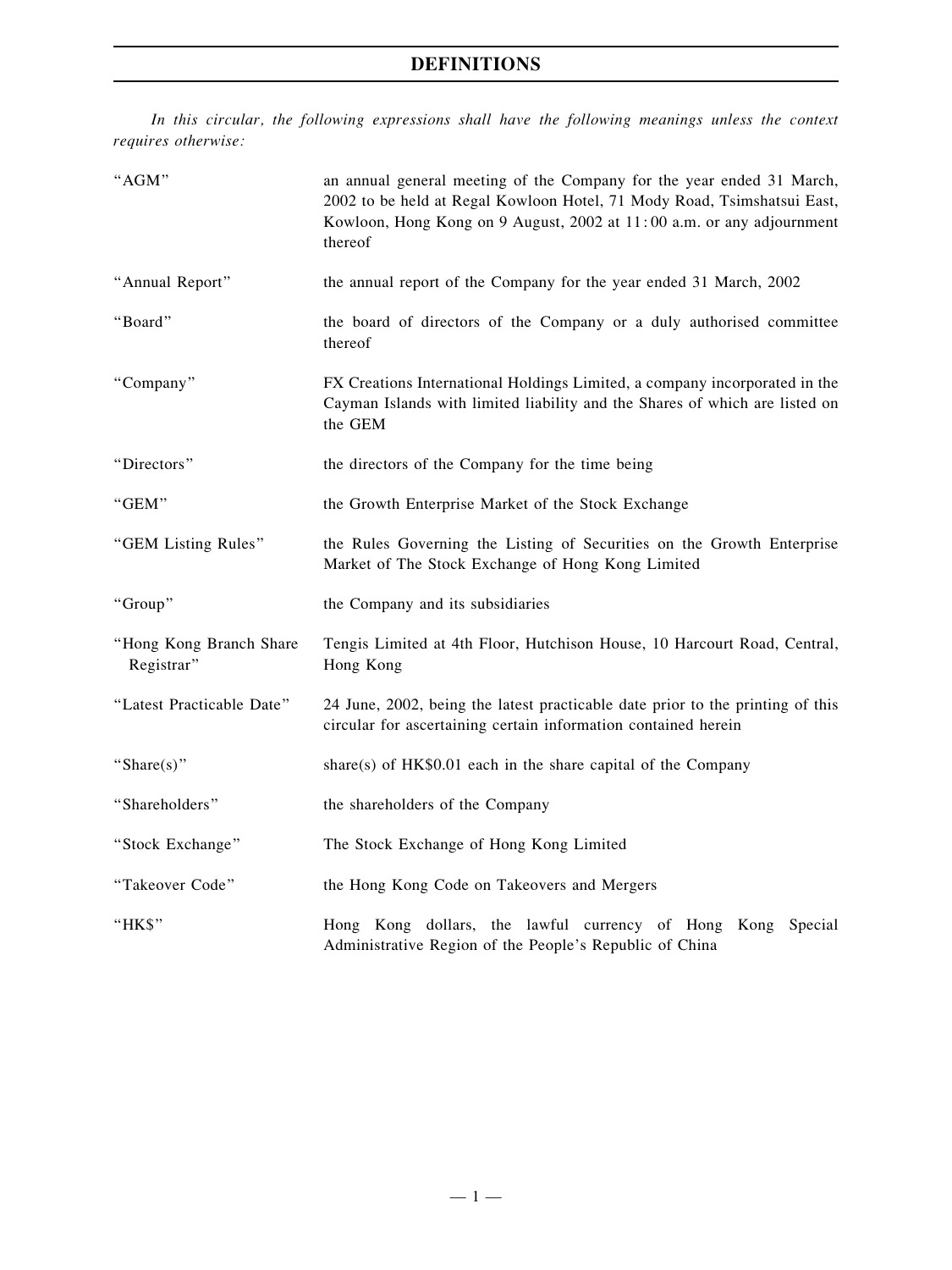## LETTER FROM THE CHAIRMAN



# FX CREATIONS INTERNATIONAL HOLDINGS LIMITED

豐盛創意國際控股有限公司

(Incorporated in the Cayman Islands with limited liability)

### Executive Directors:

Mr. Ng Pak To, Petto (Chairman) Mr. Ho Kai Chung, David Mr. Ong Chor Wei

#### Non-executive Director: Mr. Wong Wai Shan

Independent Non-executive Directors: Mr. Christopher Leu Ms. Kau Man Wai, Leslie

Registered Office: Century Yard Cricket Square Hutchins Drive P.O. Box 2681GT George Town Grand Cayman British West Indies

#### Head Office and Principal Place of Business:

Workshop A6, 12th Floor, Block A 489–491 Castle Peak Road Kowloon Hong Kong

28 June, 2002

To the Shareholders

Dear Sir or Madam,

## PROPOSED GENERAL MANDATES TO ISSUE SHARES AND REPURCHASE SHARES

#### INTRODUCTION

At the AGM, resolutions will be proposed to grant to the Directors general mandates to allot or issue new Shares and to repurchase Shares.

### GENERAL MANDATE TO ISSUE SHARES

At the AGM, an ordinary resolution will be proposed in the terms set out in Resolution 4 of the notice of the AGM whereby if passed, the Directors will be given a general and unconditional mandate to allot or issue further new securities (including Shares) representing up to 20% of the aggregate nominal amount of the share capital of the Company in issue as at the date of the passing of the resolution. In addition, if the resolution to authorise the repurchase of securities is passed, an ordinary resolution will be proposed to authorise the Directors to allot or issue further securities up to an amount equal to the aggregate nominal amount of the securities purchased under the authority to repurchase.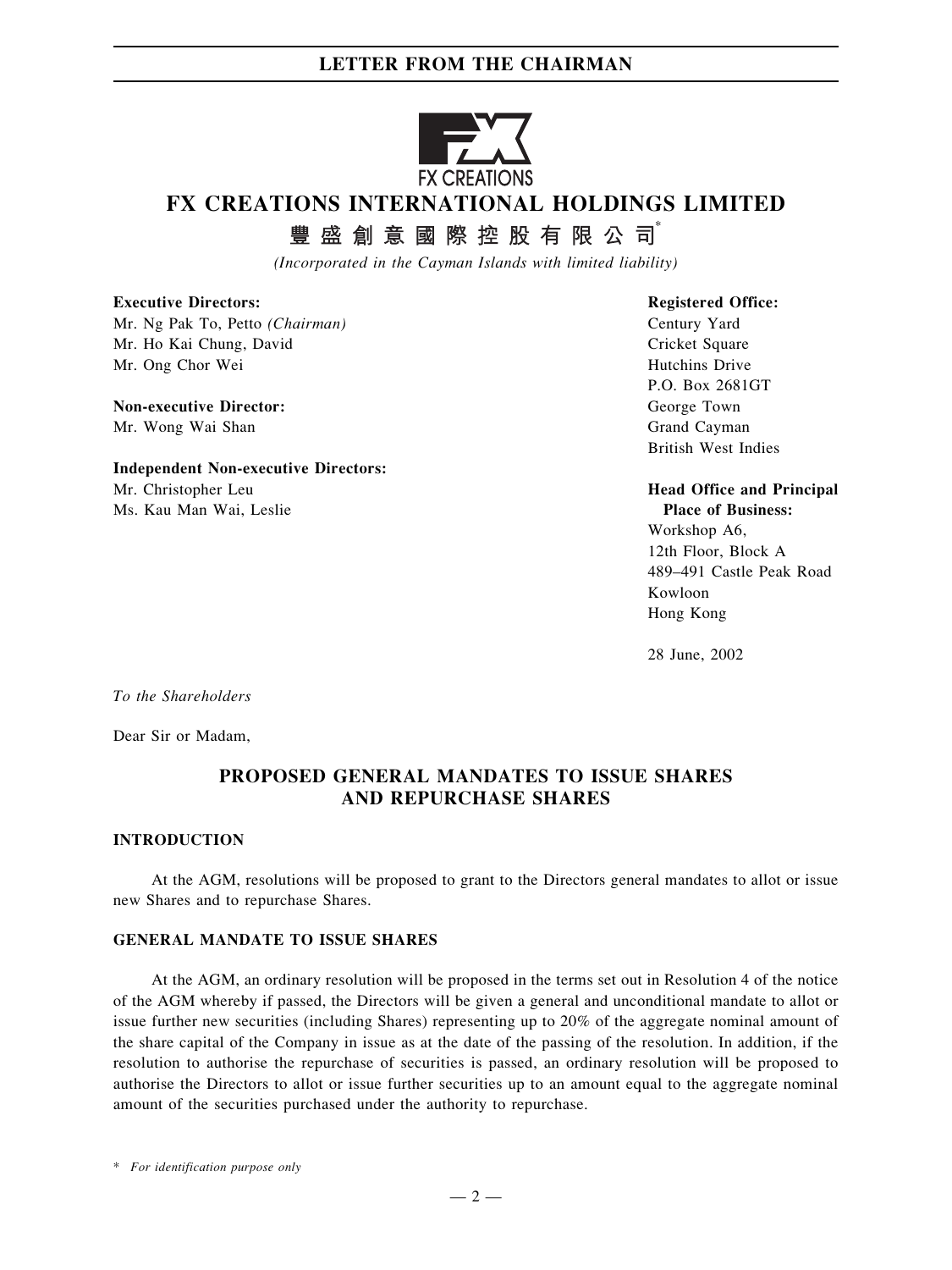## LETTER FROM THE CHAIRMAN

#### GENERAL MANDATE TO REPURCHASE SHARES

At the AGM, an ordinary resolution will be proposed in the terms set out in Resolution 5 of the notice of the AGM for the renewal of the general mandate to the Directors to exercise the powers of the Company to repurchase securities (including Shares) not exceeding 10% of the aggregate nominal amount of the share capital of the Company in issue as at the date of the passing of the resolution. The mandate allows the Company to make purchases only during the period ending on the earliest of the conclusion of the next annual general meeting of the Company, the date by which the next annual general meeting of the Company is required to be held by its Articles of Association or any applicable law or the date upon which such authority is revoked or varied by an ordinary resolution of the shareholders in a general meeting of the Company.

As at the Latest Practicable Date, the issued share capital of the Company comprised 400,000,000 Shares. Subject to the passing of the proposed resolution and on the basis that no further shares are issued or repurchased prior to the AGM, the Company will be allowed under the mandate to repurchase a maximum of 40,000,000 Shares.

An explanatory statement required to be sent to the Shareholders under the GEM Listing Rules is attached herewith to provide the requisite information to you to make an informed decision in relation to the proposed share repurchase resolution.

#### ANNUAL GENERAL MEETING

The notice convening the AGM for the year ended 31 March, 2002 is set out in the Annual Report.

A copy of the Annual Report of the Company incorporating copies of the audited consolidated accounts of the Company for the year ended 31 March, 2002 and the directors' and auditors' reports thereon has been despatched to Shareholders together with this circular.

A form of proxy for the AGM is enclosed with the Annual Report of the Company. Whether or not you intend to be present at the AGM, you are requested to complete the form of proxy and return it to the Hong Kong Branch Share Registrar in accordance with the instructions printed thereon not less than 48 hours before the time fixed for the meeting. The completion of a form of proxy will not preclude you from attending and voting at the meeting in person.

### RECOMMENDATION

The Directors believe that the grant of the general mandates is in the best interests of the Company and the Shareholders. Accordingly, the Directors recommend the Shareholders to vote in favour of them.

> Yours faithfully, Ng Pak To, Petto Chairman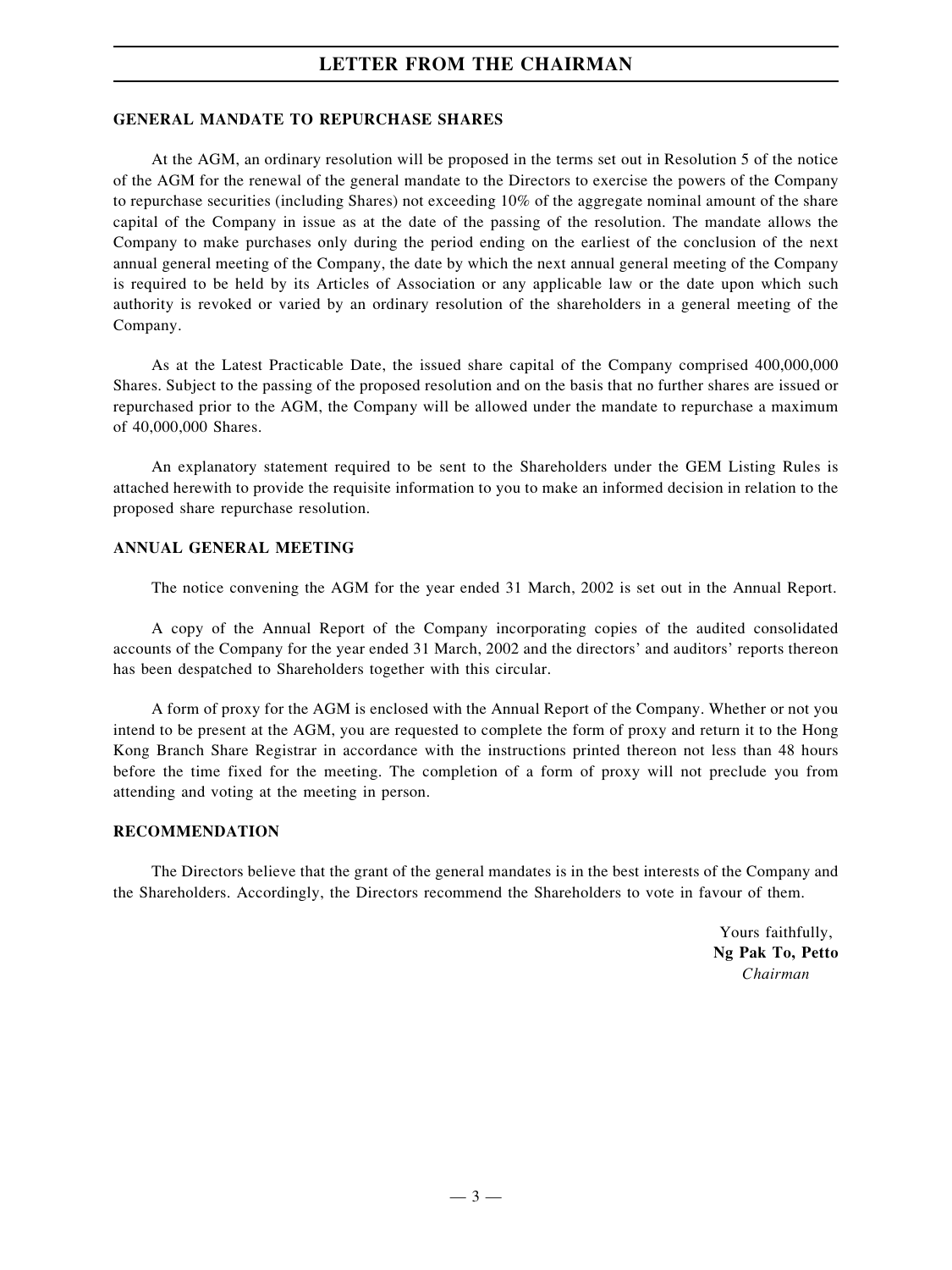### APPENDIX EXPLANATORY STATEMENT

This appendix serves as an explanatory statement as required to be sent to the Shareholders pursuant to Rule 13.08 of the GEM Listing Rules to provide the requisite information to you to make an informed decision in relation to the share repurchase resolution proposed at the AGM.

### SHARE CAPITAL

As at Latest Practicable Date, the issued share capital of the Company comprised 400,000,000 Shares.

Subject to the passing of the proposed resolution and on the basis that no further Shares are issued or repurchased prior to the AGM, the Company will be allowed under the mandate to repurchase a maximum of 40,000,000 Shares, representing 10% of the issued share capital of the Company.

#### REASON FOR REPURCHASE

The Directors believe that the proposed mandate is in the best interests of the Company and its shareholders. Such repurchase may, depending on market conditions and funding arrangements at the time, lead to an enhancement of the net asset value and/or earnings per Share of the Company and will only be made when the Directors believe that such repurchase will benefit the Company and its shareholders.

The Directors have no present intention to repurchase any Shares.

#### FUNDING OF REPURCHASES

In repurchasing Shares, the Company will only apply funds legally available for such purpose in accordance with its Memorandum and Articles of Association, the laws of the Cayman Islands and the GEM Listing Rules. The Company will not purchase securities on GEM for a consideration other than cash or for settlement otherwise than in accordance with the trading rules of the Stock Exchange from time to time.

There might be a material adverse impact on the working capital or gearing position of the Company as compared with the financial position of the Company as at 31 March, 2002 (being the date of its latest published audited consolidated accounts) in the event that the repurchase of Shares were to be carried out in full at any time during the proposed repurchase period. However, the Directors do not propose to exercise the repurchase of Shares to such extent as would, in the circumstances, have a material adverse effect on the working capital requirements of the Company or the gearing levels which in the opinion of the Directors are from time to time appropriate for the Company.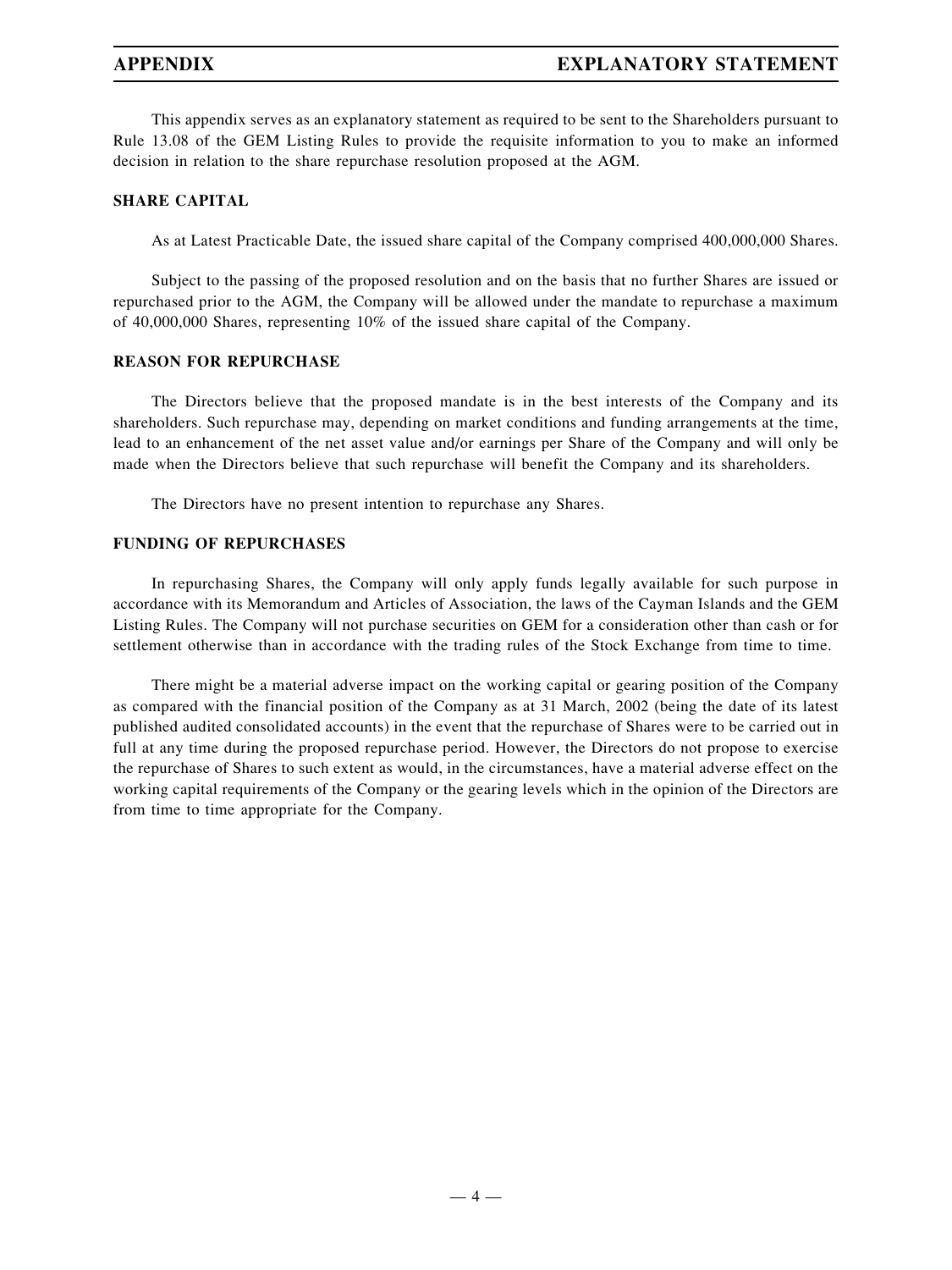## APPENDIX EXPLANATORY STATEMENT

### SHARE PRICES

Dealings in the Shares on GEM commenced on 21 May, 2002. The highest and lowest prices at which the Shares have traded on GEM during the period from the commencement of trading of the Shares on GEM up to the Latest Practicable Date were as follows:

| Month                                                  | <b>Highest</b> | Lowest |
|--------------------------------------------------------|----------------|--------|
|                                                        | HK\$           | HK\$   |
| 2002                                                   |                |        |
| May                                                    | 0.27           | 0.185  |
| June (up to and including the Latest Practicable Date) | 0.196          | 0.18   |

#### UNDERTAKING

The Directors have undertaken to the Stock Exchange that they will exercise the powers of the Company to make repurchases pursuant to the proposed resolution in accordance with the GEM Listing Rules and the applicable laws of the Cayman Islands.

None of the Directors nor, to the best of their knowledge having made all reasonable enquiries, their associates, have any present intention to sell any Shares to the Company or its subsidiaries under the proposed resolution if such resolution is approved by the shareholders.

No other connected persons (as defined in the GEM Listing Rules) have notified the Company that they have a present intention to sell Shares to the Company or its subsidiaries, or have undertaken not to do so, in the event that the proposed resolution is approved by the shareholders.